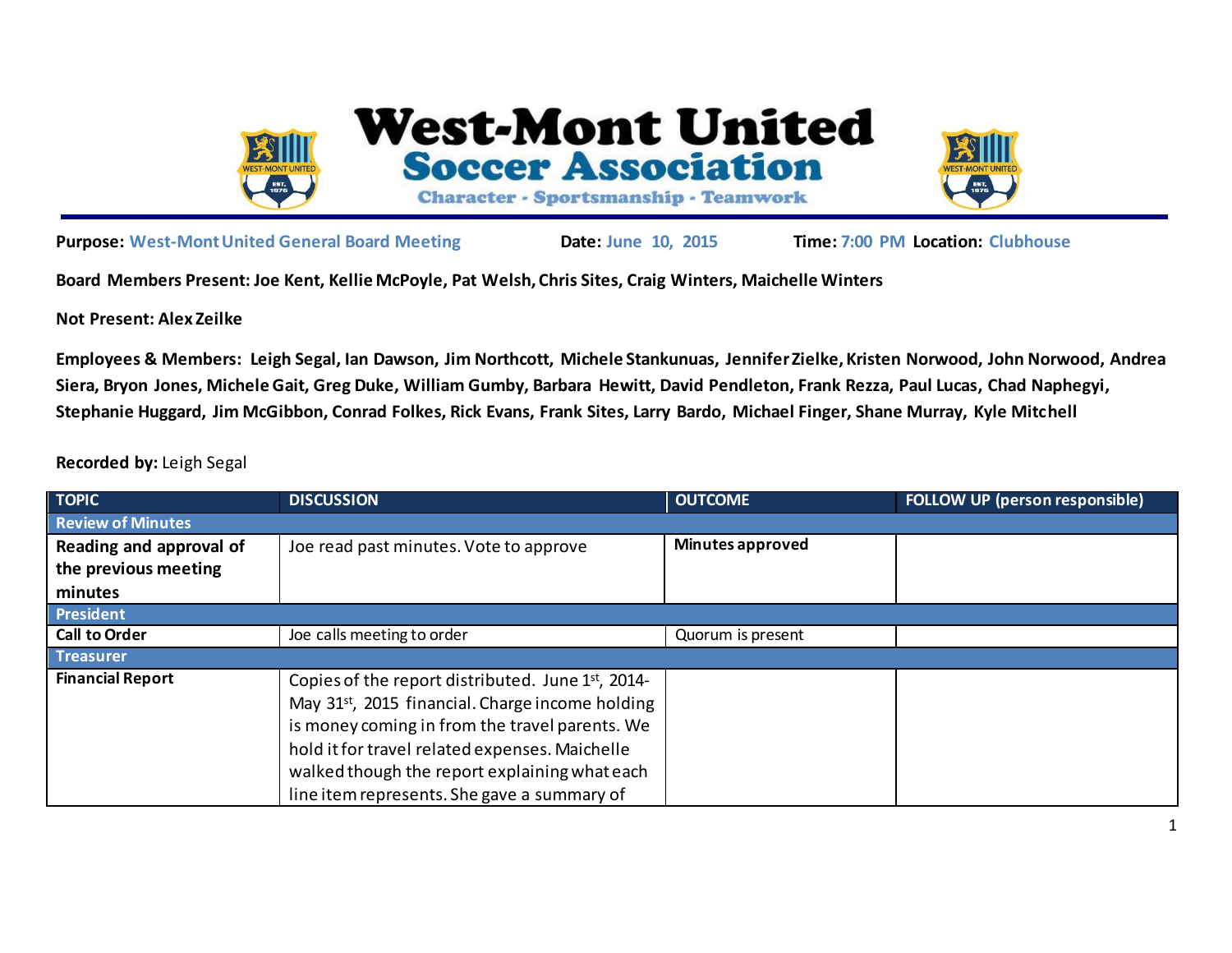| <b>TOPIC</b>                | <b>DISCUSSION</b>                                                  | <b>OUTCOME</b>        | <b>FOLLOW UP (person responsible)</b> |
|-----------------------------|--------------------------------------------------------------------|-----------------------|---------------------------------------|
|                             | how each item compared to the previous year.                       |                       |                                       |
|                             | Joe mentions that we are going to do an audit.                     |                       |                                       |
|                             | We are interviewing companies to do that. We                       |                       |                                       |
|                             | will be putting together an audit committee. If                    |                       |                                       |
|                             | any of the members are interested.                                 |                       |                                       |
| <b>Old Business</b>         |                                                                    |                       |                                       |
| <b>None</b>                 |                                                                    |                       |                                       |
| <b>New Business</b>         |                                                                    |                       |                                       |
| Premier/Travel/Intramural   | Started 15/16 season June 2 <sup>nd</sup> . 35 WMU teams and 6     |                       |                                       |
| update - Ian Dawson         | Montco Alliance (MCA) teams. Will be bringing in                   |                       |                                       |
|                             | speakers, and will be doing video analysis, for MCA.               |                       |                                       |
|                             | WMU teams can buy in. Intramural spring,                           |                       |                                       |
|                             | completed. Fun day June 6th. 91 teams. Launched                    |                       |                                       |
|                             | Boys High School league for summer. 10 teams.                      |                       |                                       |
| Tournaments update - Ian    | Hosted FC Delco Players Cup. 51 teams for 3v3. U8-                 |                       |                                       |
| Dawson                      | U14, and then a high school bracket. Will possibly                 |                       |                                       |
|                             | look to build adult bracket. \$150/team. As of June                |                       |                                       |
|                             | 20 <sup>th</sup> , BAH at the same registration level as this time |                       |                                       |
|                             | last year.                                                         |                       |                                       |
| <b>General membership</b>   | Went out in May.                                                   | Got about 600 replies | The interpretation of the result and  |
| survey - Joe Kent           |                                                                    |                       | the plan based on those results will  |
|                             |                                                                    |                       | be reviewed at the next meeting.      |
|                             |                                                                    |                       |                                       |
| Bylaw review status - Craig | Temporarily on hold, but will continue to work on                  |                       |                                       |
| <b>Winters</b>              | them.                                                              |                       |                                       |
|                             |                                                                    |                       |                                       |
|                             |                                                                    |                       |                                       |
|                             |                                                                    |                       |                                       |
| Philadelphia Union - Chris  | \$35 for tickets, \$7 off. Everyone sits together.                 |                       |                                       |
| <b>Sites</b>                | Sunday night, September 20 <sup>th</sup> . It is a fundraiser for  |                       |                                       |
|                             | the club.                                                          |                       |                                       |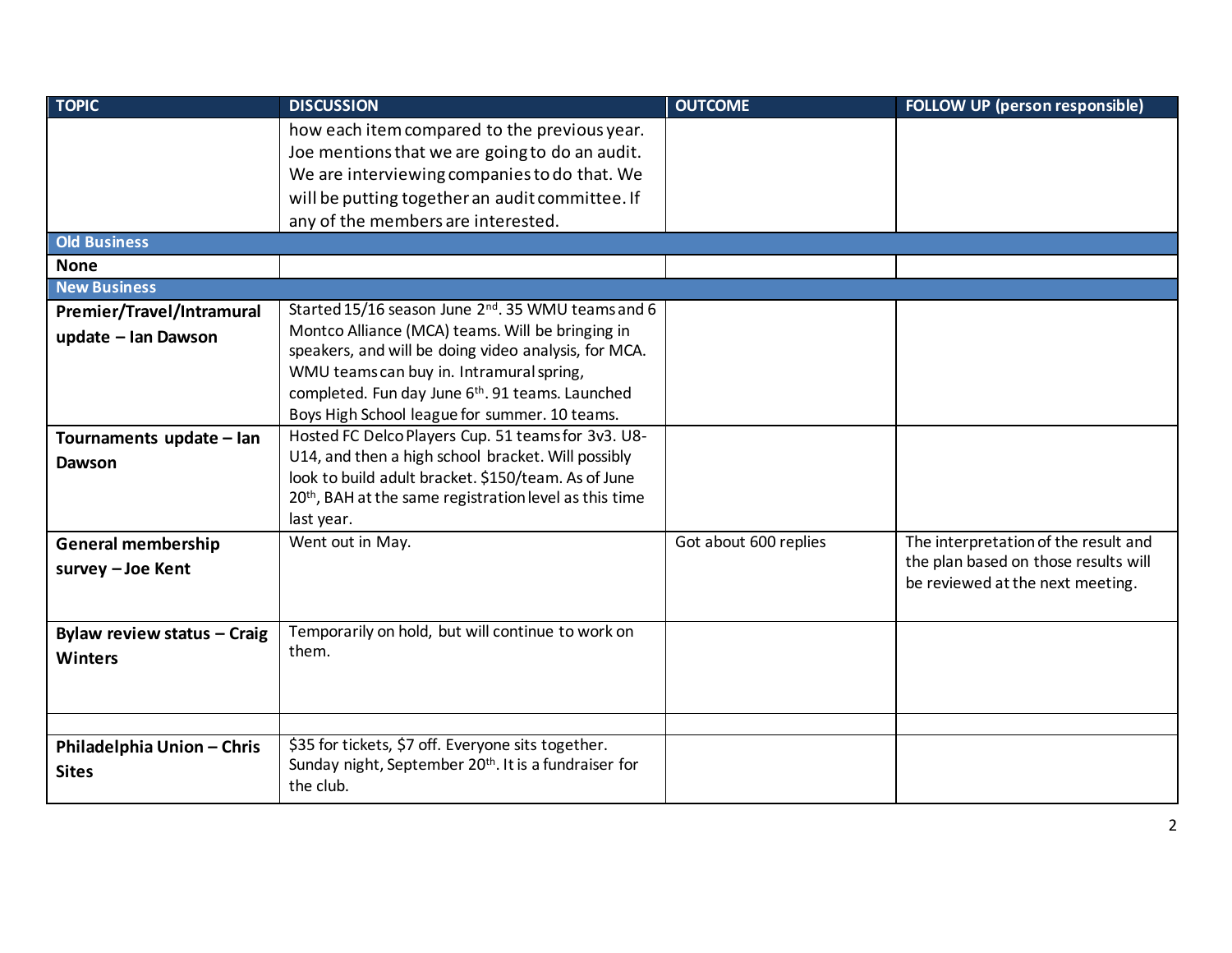| <b>TOPIC</b>                        | <b>DISCUSSION</b>                                                                                            | <b>OUTCOME</b> | <b>FOLLOW UP (person responsible)</b> |
|-------------------------------------|--------------------------------------------------------------------------------------------------------------|----------------|---------------------------------------|
|                                     |                                                                                                              |                |                                       |
| <b>Wawa Vouchers - Chris</b>        | Brought back this year. Two phase implementation-                                                            |                |                                       |
| <b>Sites</b>                        | Phase 1-Travel-runs through July 6, talk to your                                                             |                |                                       |
|                                     | manager.                                                                                                     |                |                                       |
|                                     | Phase 2-IM-will run through September.                                                                       |                |                                       |
|                                     | Club makes a dollar on each voucher. Working on                                                              |                |                                       |
|                                     | the top seller prize.                                                                                        |                |                                       |
|                                     |                                                                                                              |                |                                       |
| <b>Battle at Hilltop T-Shirt</b>    | Another fundraiser. Nike product. Orders need to be                                                          |                |                                       |
| $Sales - CS$                        | in by July 6 <sup>th</sup> . Logo on the front, name on the back.                                            |                |                                       |
|                                     |                                                                                                              |                |                                       |
|                                     |                                                                                                              |                |                                       |
| <b>Battle at Hilltop Volunteers</b> | We need volunteers. It is an opportunity to earn                                                             |                |                                       |
| Needed - KM                         | back your volunteer fee. Anyone who needs                                                                    |                |                                       |
|                                     | volunteer hours for other organization, we would be                                                          |                |                                       |
|                                     | happy to sign off. The number of volunteers does                                                             |                |                                       |
|                                     | affect the bottom line.                                                                                      |                |                                       |
|                                     |                                                                                                              |                |                                       |
|                                     | Question-have you considered restaurant nights-                                                              |                |                                       |
|                                     | We have done a few, and have been relatively                                                                 |                |                                       |
|                                     | successful. Need to get back to them.                                                                        |                |                                       |
| <b>Background Checks</b>            | As of July 25, the fees for background checks for                                                            |                |                                       |
|                                     | volunteers will be waived. That will be a huge impact                                                        |                |                                       |
|                                     | as we have over 100 volunteer coaches for the<br>intramural season.                                          |                |                                       |
|                                     |                                                                                                              |                |                                       |
| <b>Trustees</b>                     | If you have any skills that you think would be                                                               |                |                                       |
|                                     | beneficial to the club, please do not hesitate to                                                            |                |                                       |
|                                     | volunteer. We are going to bring o the next meeting,<br>a clear description of who the trustees are and what |                |                                       |
|                                     | positions are available. We would like more                                                                  |                |                                       |
|                                     |                                                                                                              |                |                                       |
|                                     | members to become involved and will present the<br>positions available.                                      |                |                                       |
|                                     |                                                                                                              |                |                                       |